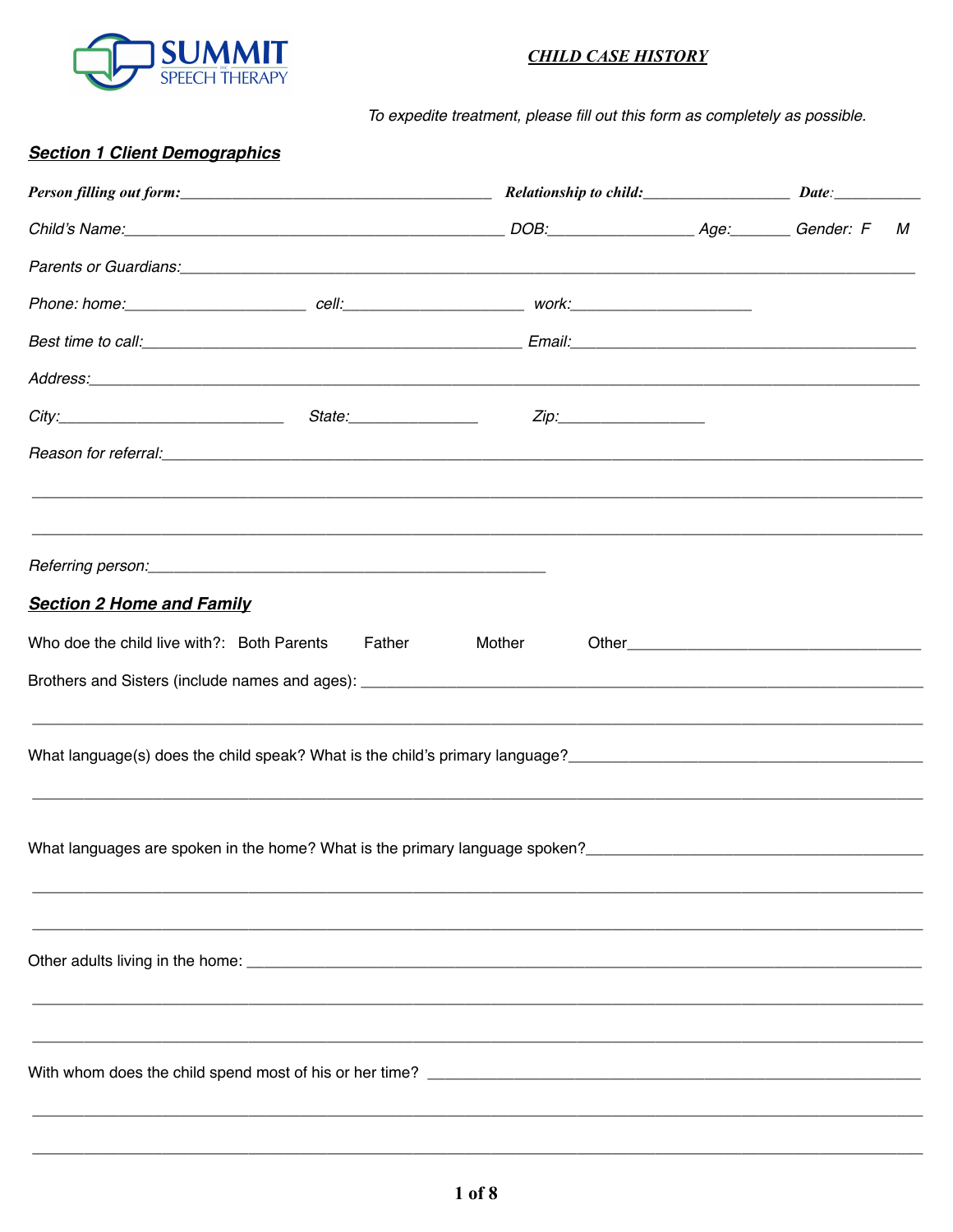## **Section 3 History of Problem**

| How does your child usually communicate (gestures, single words, phrases, sentences) [1982] [1983] How does your child usually communicate (gestures, single words, phrases, sentences)                                             |                  |
|-------------------------------------------------------------------------------------------------------------------------------------------------------------------------------------------------------------------------------------|------------------|
| How well is your child understood by: (i.e., what percentage of the time) Mom:<br>Younger siblings:____________ Older siblings:_____________ Other children:____________ Extended family:__________<br>Unfamiliar adults:__________ | Dad:____________ |
| Any previous speech and language assessments? Y N Where?<br>Many previous speech and language assessments? Y N Where?<br>Many 2020                                                                                                  |                  |
|                                                                                                                                                                                                                                     |                  |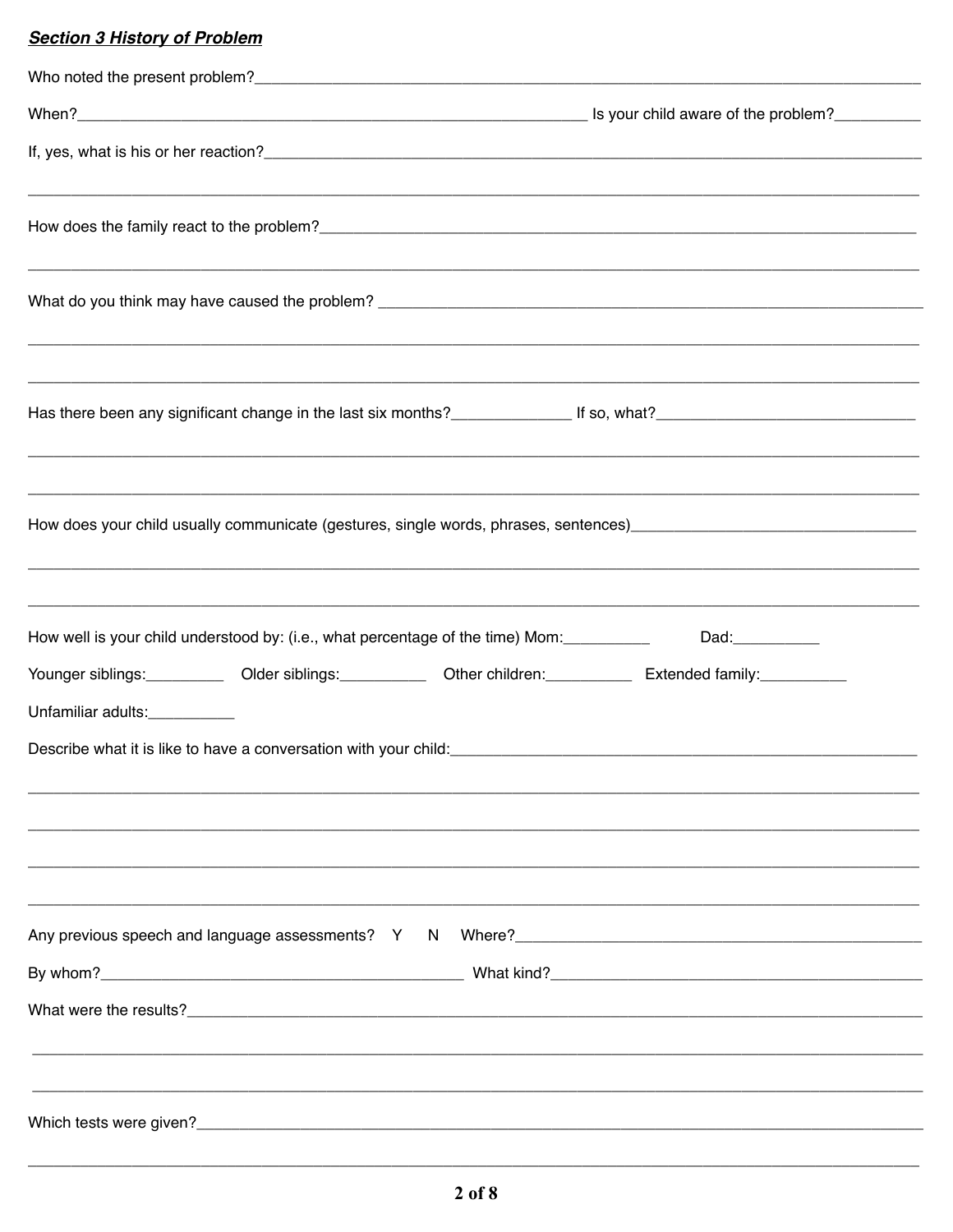| results and recommendations?            | Have any other specialists (psychologists, physicians, special education teachers, etc. seen the child?) If yes, what were the          |  |
|-----------------------------------------|-----------------------------------------------------------------------------------------------------------------------------------------|--|
|                                         |                                                                                                                                         |  |
|                                         |                                                                                                                                         |  |
|                                         |                                                                                                                                         |  |
| <b>Section 3 Patient Health History</b> |                                                                                                                                         |  |
| <b>Birth History</b>                    |                                                                                                                                         |  |
|                                         |                                                                                                                                         |  |
|                                         |                                                                                                                                         |  |
|                                         |                                                                                                                                         |  |
|                                         |                                                                                                                                         |  |
|                                         | Were drugs or alcohol used during pregnancy? (aspirin and/or other medication) Y N If so, what?                                         |  |
|                                         |                                                                                                                                         |  |
|                                         |                                                                                                                                         |  |
|                                         | What was the length of labor?_________________________Any difficulties at birth, including Caesarian? (describe):______________________ |  |
|                                         |                                                                                                                                         |  |
|                                         |                                                                                                                                         |  |
|                                         |                                                                                                                                         |  |
|                                         |                                                                                                                                         |  |
|                                         | What was the mother's age?________________ Mother's health at the time of pregnancy and birth was: ___________________________________  |  |
|                                         |                                                                                                                                         |  |
|                                         |                                                                                                                                         |  |
|                                         |                                                                                                                                         |  |
|                                         |                                                                                                                                         |  |
| Any jaundice? Y N                       | cyanosis? Y N<br>Rh incompatibility factors? Y N                                                                                        |  |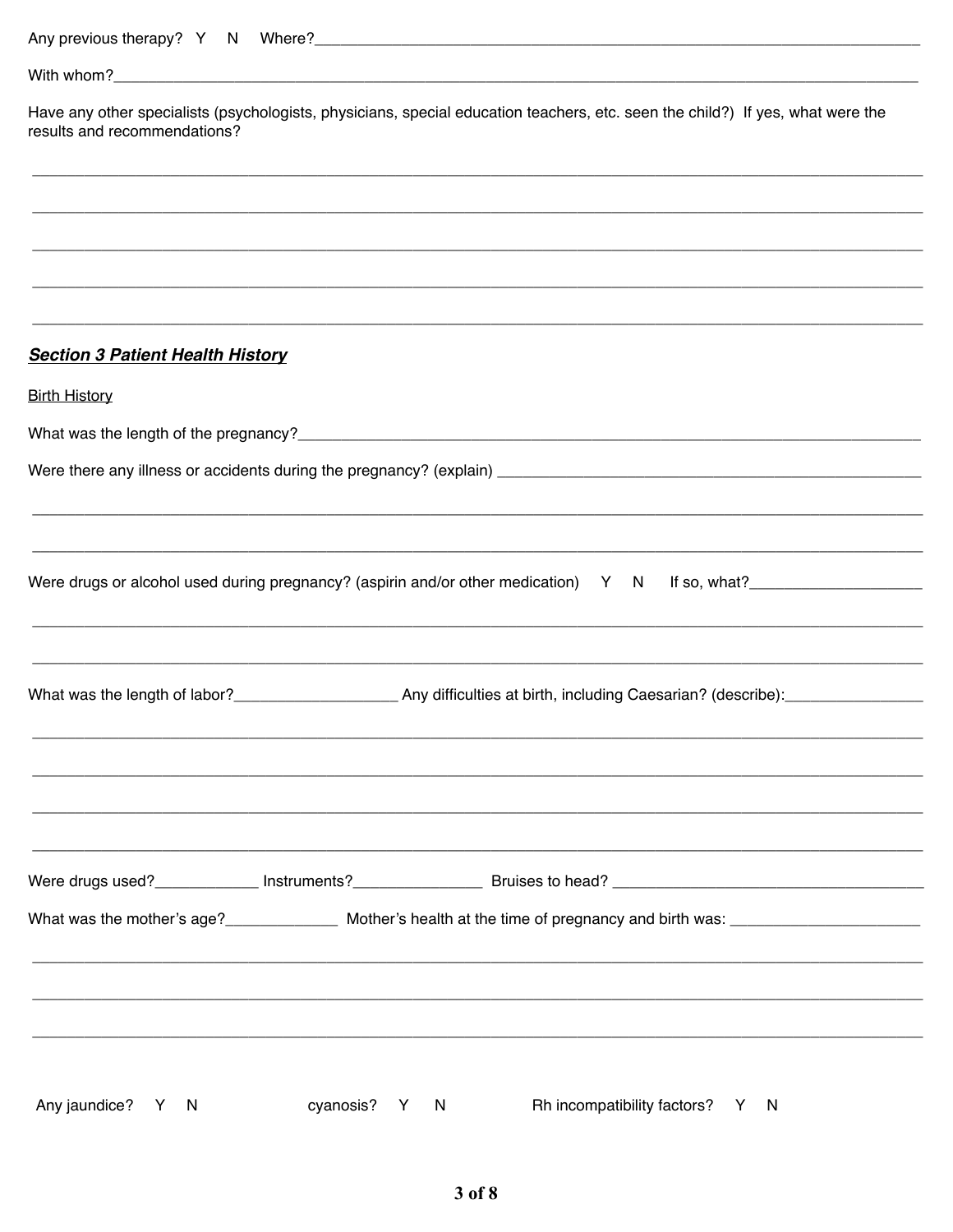## **Medical History**

Please mark if you have had any of the following:

| Seizures                                                                                                                      | High fevers     | <b>Measles</b>                                                                    | <b>Encephalitis</b> |
|-------------------------------------------------------------------------------------------------------------------------------|-----------------|-----------------------------------------------------------------------------------|---------------------|
| Chicken Pox                                                                                                                   | Whooping cough  | Diphtheria                                                                        | Mumps               |
| Pneumonia                                                                                                                     | Tonsilitis      | <b>Meningitis</b>                                                                 | Bronchitis          |
| <b>Rheumatic fever</b>                                                                                                        | Tuberculosis    | Sinusitis                                                                         | Chronic colds       |
| <b>Enlarged glands</b>                                                                                                        | _Thyroid        | Asthma                                                                            | Heart trouble       |
| Chronic Laryngitis                                                                                                            | <b>Diabetes</b> | Head injuries                                                                     | <b>Hearing Loss</b> |
| For items marked above, give the relevant details (e.g. dates, how frequent and/or how severe are the episodes?): ___________ |                 |                                                                                   |                     |
|                                                                                                                               |                 |                                                                                   |                     |
|                                                                                                                               |                 |                                                                                   |                     |
|                                                                                                                               |                 |                                                                                   |                     |
|                                                                                                                               |                 |                                                                                   |                     |
|                                                                                                                               |                 |                                                                                   |                     |
|                                                                                                                               |                 |                                                                                   |                     |
|                                                                                                                               |                 |                                                                                   |                     |
|                                                                                                                               |                 | ,一个人都是一个人的人,一个人都是一个人的人,一个人都是一个人的人,一个人都是一个人的人,一个人都是一个人的人,一个人都是一个人的人,一个人都是一个人的人,一个人 |                     |
|                                                                                                                               |                 |                                                                                   |                     |
|                                                                                                                               |                 |                                                                                   |                     |
|                                                                                                                               |                 |                                                                                   |                     |
|                                                                                                                               |                 |                                                                                   |                     |
|                                                                                                                               |                 |                                                                                   |                     |
|                                                                                                                               |                 |                                                                                   |                     |
|                                                                                                                               |                 |                                                                                   |                     |
|                                                                                                                               |                 |                                                                                   |                     |
|                                                                                                                               |                 |                                                                                   |                     |
|                                                                                                                               |                 |                                                                                   |                     |
|                                                                                                                               |                 |                                                                                   |                     |
|                                                                                                                               |                 |                                                                                   |                     |
|                                                                                                                               |                 |                                                                                   |                     |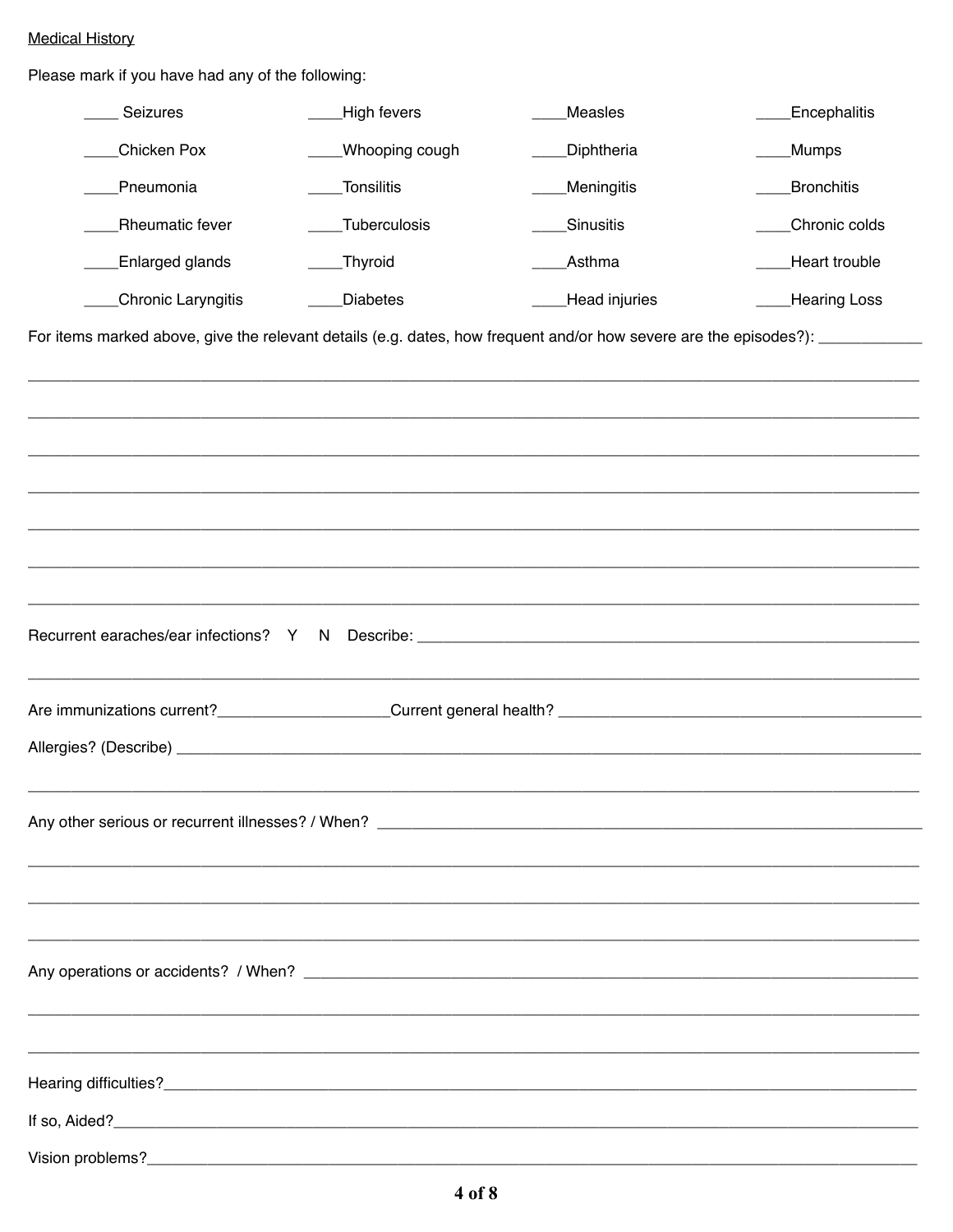| Dominant hand: Left                                                                                                       |         |            |                                                                                                                                                                                                                                      |
|---------------------------------------------------------------------------------------------------------------------------|---------|------------|--------------------------------------------------------------------------------------------------------------------------------------------------------------------------------------------------------------------------------------|
|                                                                                                                           |         |            |                                                                                                                                                                                                                                      |
| <b>Personal Medical Information</b>                                                                                       |         |            |                                                                                                                                                                                                                                      |
|                                                                                                                           |         |            |                                                                                                                                                                                                                                      |
|                                                                                                                           |         |            | Address or Location: <u>contract and contract and contract and contract and contract and contract and contract and contract and contract and contract and contract and contract and contract and contract and contract and contr</u> |
|                                                                                                                           |         |            |                                                                                                                                                                                                                                      |
|                                                                                                                           |         |            |                                                                                                                                                                                                                                      |
| <b>Current Medications:</b>                                                                                               | Dosage: | Physician: | Reason:                                                                                                                                                                                                                              |
|                                                                                                                           |         |            |                                                                                                                                                                                                                                      |
|                                                                                                                           |         |            |                                                                                                                                                                                                                                      |
|                                                                                                                           |         |            | ,我们也不能在这里的,我们也不能在这里的,我们也不能在这里的,我们也不能不能不能不能不能不能不能。""我们,我们也不能不能不能不能不能不能不能不能不能不能不能不能                                                                                                                                                    |
|                                                                                                                           |         |            |                                                                                                                                                                                                                                      |
|                                                                                                                           |         |            |                                                                                                                                                                                                                                      |
|                                                                                                                           |         |            |                                                                                                                                                                                                                                      |
|                                                                                                                           |         |            | Chronic Health Problems (Asthma, Congenital Defects, etc.): [19] Decrement Chronic Health Problems (Asthma, Congenital Defects, etc.):                                                                                               |
|                                                                                                                           |         |            |                                                                                                                                                                                                                                      |
|                                                                                                                           |         |            |                                                                                                                                                                                                                                      |
| <b>Section 5 Developmental History</b>                                                                                    |         |            |                                                                                                                                                                                                                                      |
| Age when child: (If you can't remember specific time, please indicate if it occurred at the expected time or was delayed) |         |            |                                                                                                                                                                                                                                      |
|                                                                                                                           |         |            | sat up alone_________________ crawled______________ walked_____________ toilet trained____________ dressed self ___________                                                                                                          |
| tied shoes ___________________ fed self independently________________                                                     |         |            |                                                                                                                                                                                                                                      |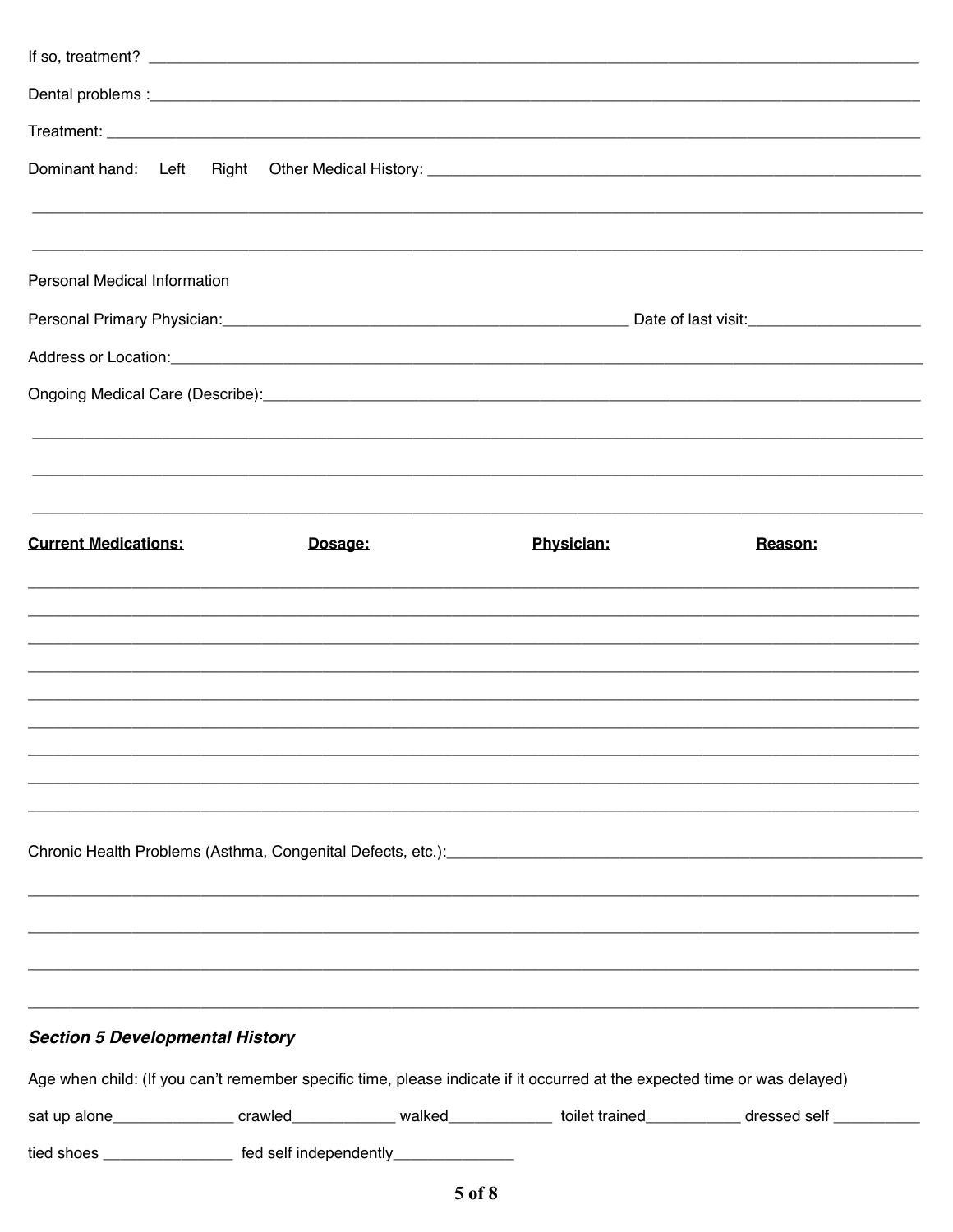| Does your child respond to: Light?_____________________Sound? __________________________People? ____________________       |  |  |  |
|----------------------------------------------------------------------------------------------------------------------------|--|--|--|
|                                                                                                                            |  |  |  |
| Eat and sleep well? ___________________ Cry appropriately?__________________Laugh?_______________Smile?______________      |  |  |  |
|                                                                                                                            |  |  |  |
|                                                                                                                            |  |  |  |
|                                                                                                                            |  |  |  |
|                                                                                                                            |  |  |  |
|                                                                                                                            |  |  |  |
|                                                                                                                            |  |  |  |
|                                                                                                                            |  |  |  |
| Age when your child spoke first word: _________________ combined words: ______________ spoke in sentences: _______________ |  |  |  |
|                                                                                                                            |  |  |  |
|                                                                                                                            |  |  |  |
|                                                                                                                            |  |  |  |
|                                                                                                                            |  |  |  |
|                                                                                                                            |  |  |  |
|                                                                                                                            |  |  |  |
|                                                                                                                            |  |  |  |
|                                                                                                                            |  |  |  |
|                                                                                                                            |  |  |  |
| Any speech or hearing problems in the immediate or extended family (explain)? ________________________________             |  |  |  |
|                                                                                                                            |  |  |  |
|                                                                                                                            |  |  |  |
|                                                                                                                            |  |  |  |
|                                                                                                                            |  |  |  |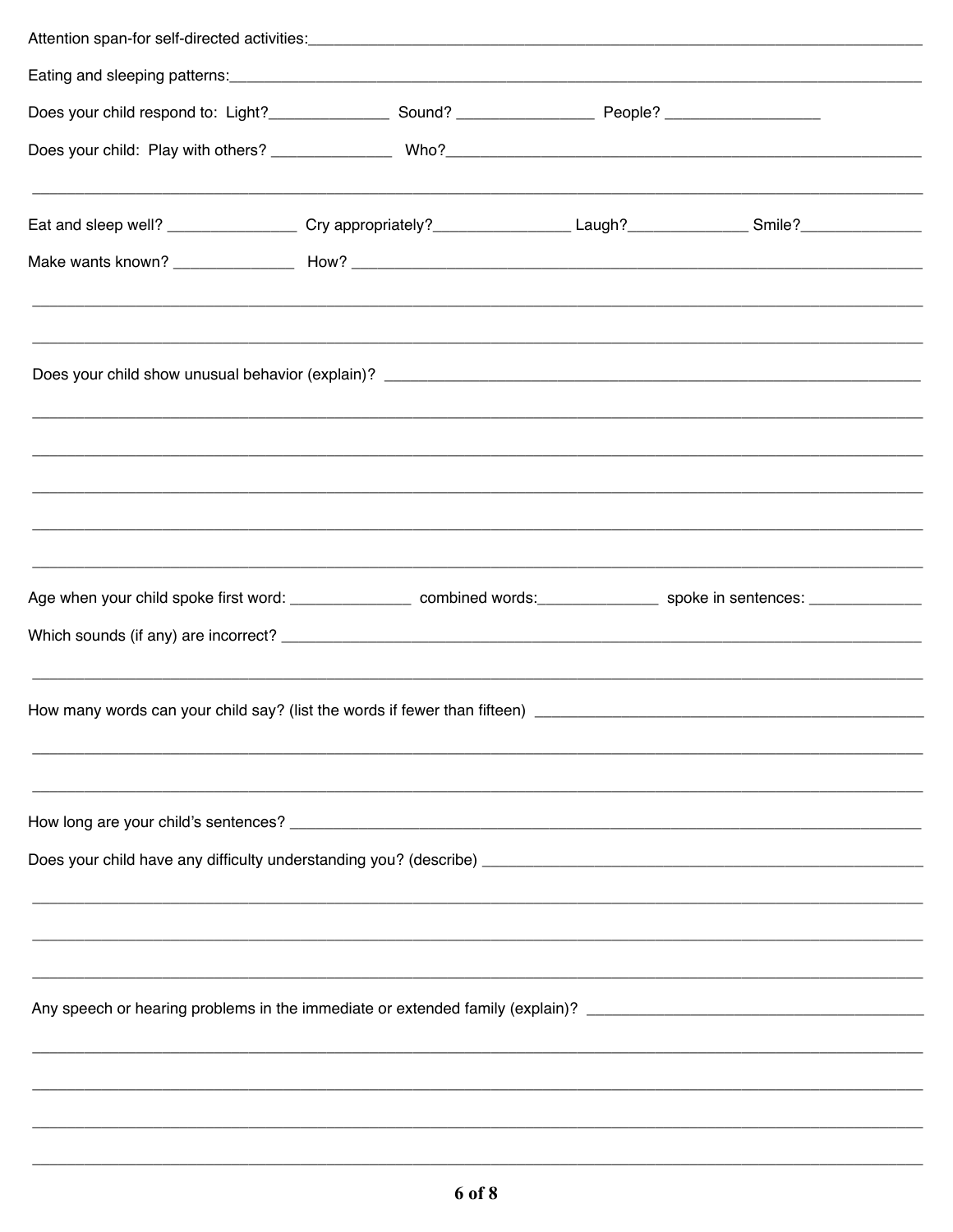# **Section 6 Social Development:**

| Number or regular playmates: _________ Ages: ___________________________________ Genders: ____________________ |  |
|----------------------------------------------------------------------------------------------------------------|--|
|                                                                                                                |  |
|                                                                                                                |  |
|                                                                                                                |  |
|                                                                                                                |  |
|                                                                                                                |  |
|                                                                                                                |  |
|                                                                                                                |  |
|                                                                                                                |  |
|                                                                                                                |  |
|                                                                                                                |  |
|                                                                                                                |  |
|                                                                                                                |  |
| ,我们就会在这里的,我们就会在这里的时候,我们就会在这里的时候,我们就会在这里的时候,我们就会在这里的时候,我们就会在这里的时候,我们就会在这里的时候,我们就会                               |  |
|                                                                                                                |  |
|                                                                                                                |  |